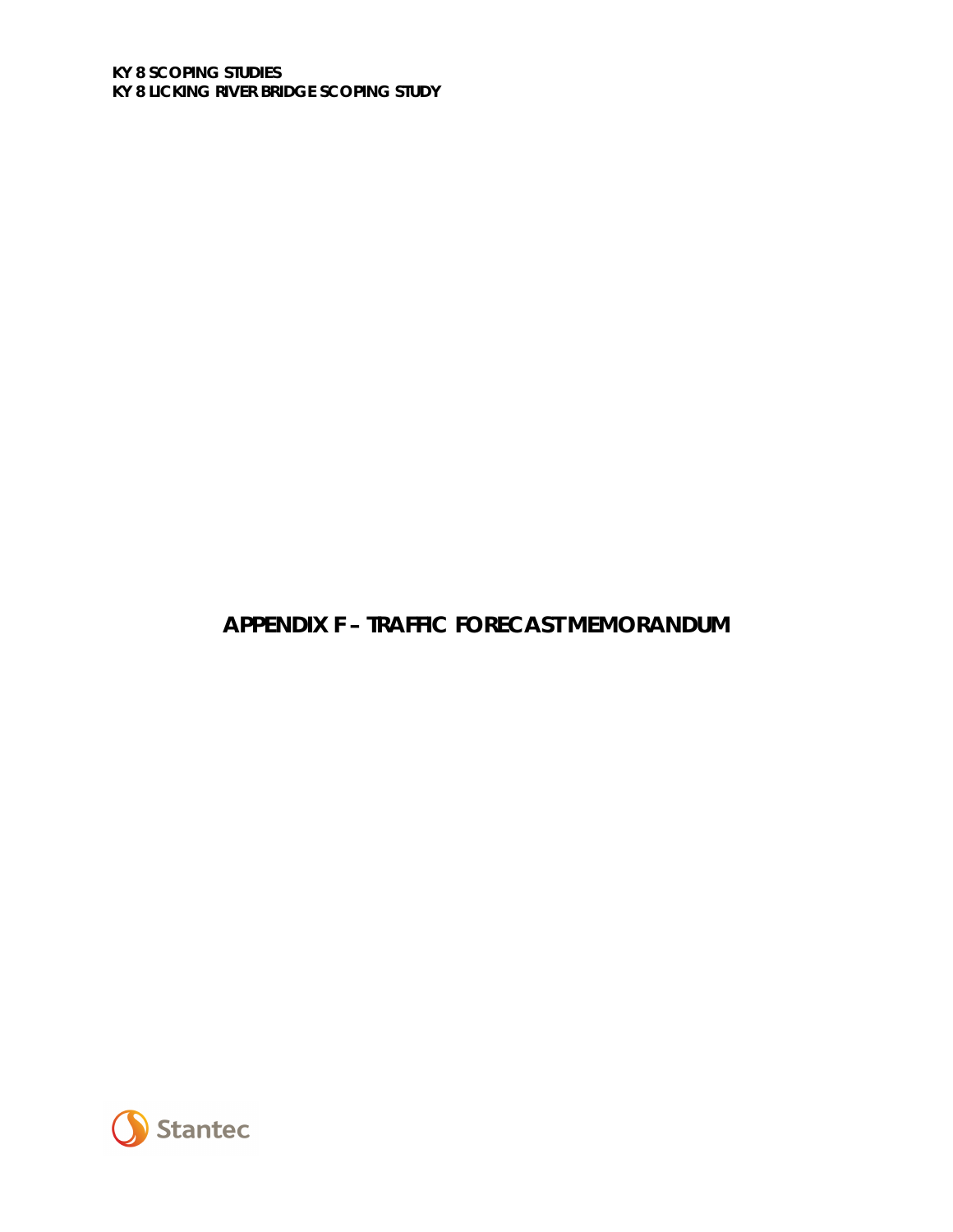

#### **TRAFFIC FORECAST MEMORANDUM**

KY 8 Licking River Bridge Scoping Study Campbell and Kenton Counties Item No. 6-1086.00

#### **PROJECT DESCRIPTION**

Preliminary traffic forecasts have been developed to assist in the evaluation of improvement concepts for the KY 8 (4th Street) bridge over the Licking River between Covington and Newport. KY 8 is an east-west state highway through northern Kentucky and serves as one of only two connectors between Covington and Newport over the Licking River. The bridge is a steel truss with three 11-foot wide lanes, with two lanes in the westbound direction and a single lane in the eastbound direction. KY 8 provides access to the CW Bailey Bridge and John A. Roebling Bridge to Ohio on the west and the Taylor Southgate Bridge to Ohio on the east. The current location of the bridge serves as an ideal site for connectivity through Newport and Covington. The general study area for the project, including KYTC's most recent average daily traffic (ADT) volumes, is shown on **Figure1**.

The purpose of the project is to provide a safe, modern, efficient, and multi-modal crossing of the Licking River within the existing corridor. The KY 8 Licking River Bridge was constructed in 1936 and carries about 17,500 vehicles per day with over 10 percent trucks. At 80 years old, the bridge has exceeded its original design life. The bridge is classified as functionally obsolete (FO) due to the narrow shoulder widths (one-foot) which do not meet current design standards. The bridge was load rated by KYTC Central Office staff in May 2016. Subsequent to this load rating, the bridge was posted for 17 tons indicating that the bridge is also structurally deficient (SD). The Kentucky Transportation Cabinet (KYTC) initiated the KY 8 Licking River Bridge Scoping Study to evaluate the need for and impacts of rehabilitating or replacing the bridge.

This document summarizes the methodology and preliminary findings for the KY 8 Licking River Bridge traffic forecasts.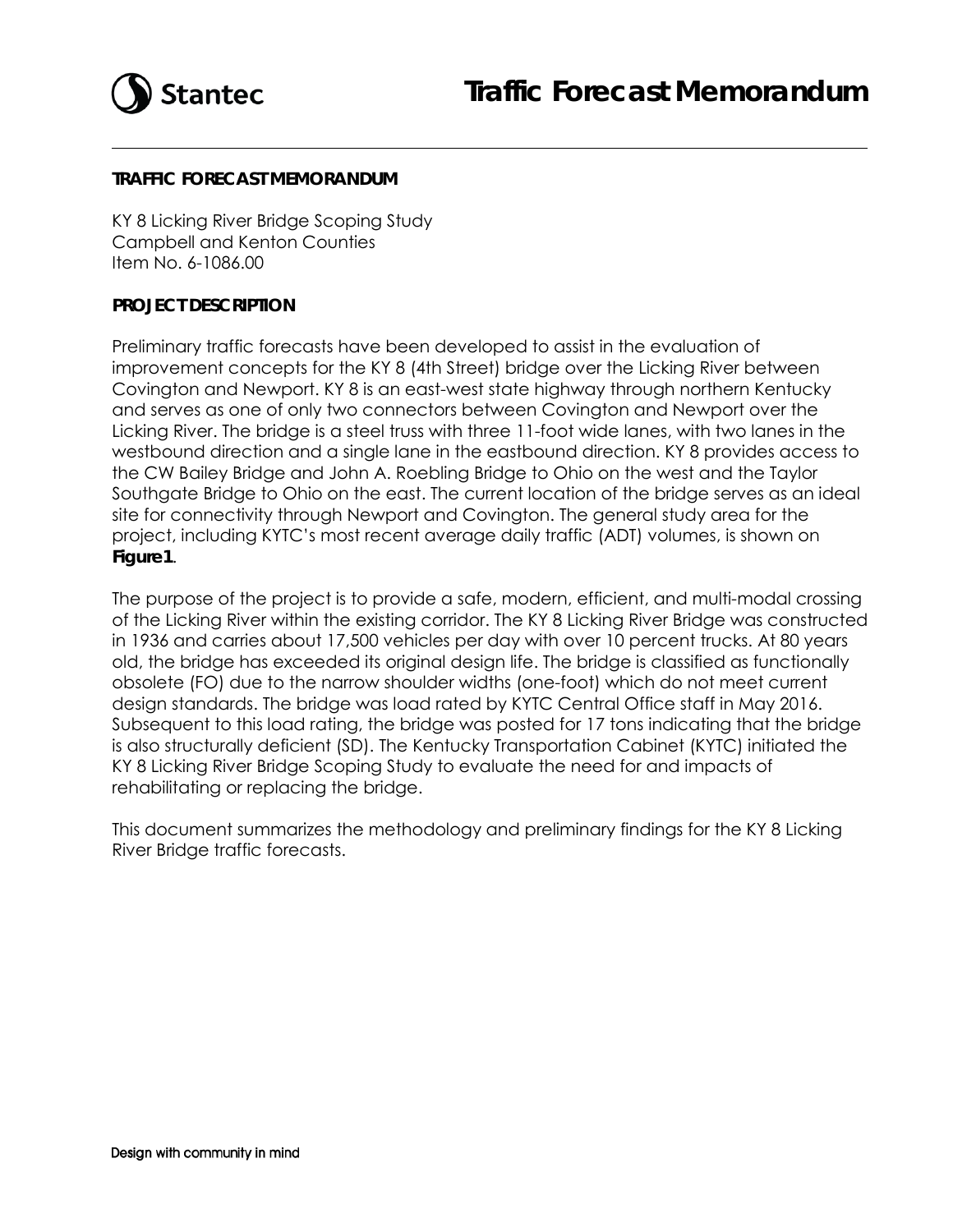

August 1, 201 6 Page 2 of 5



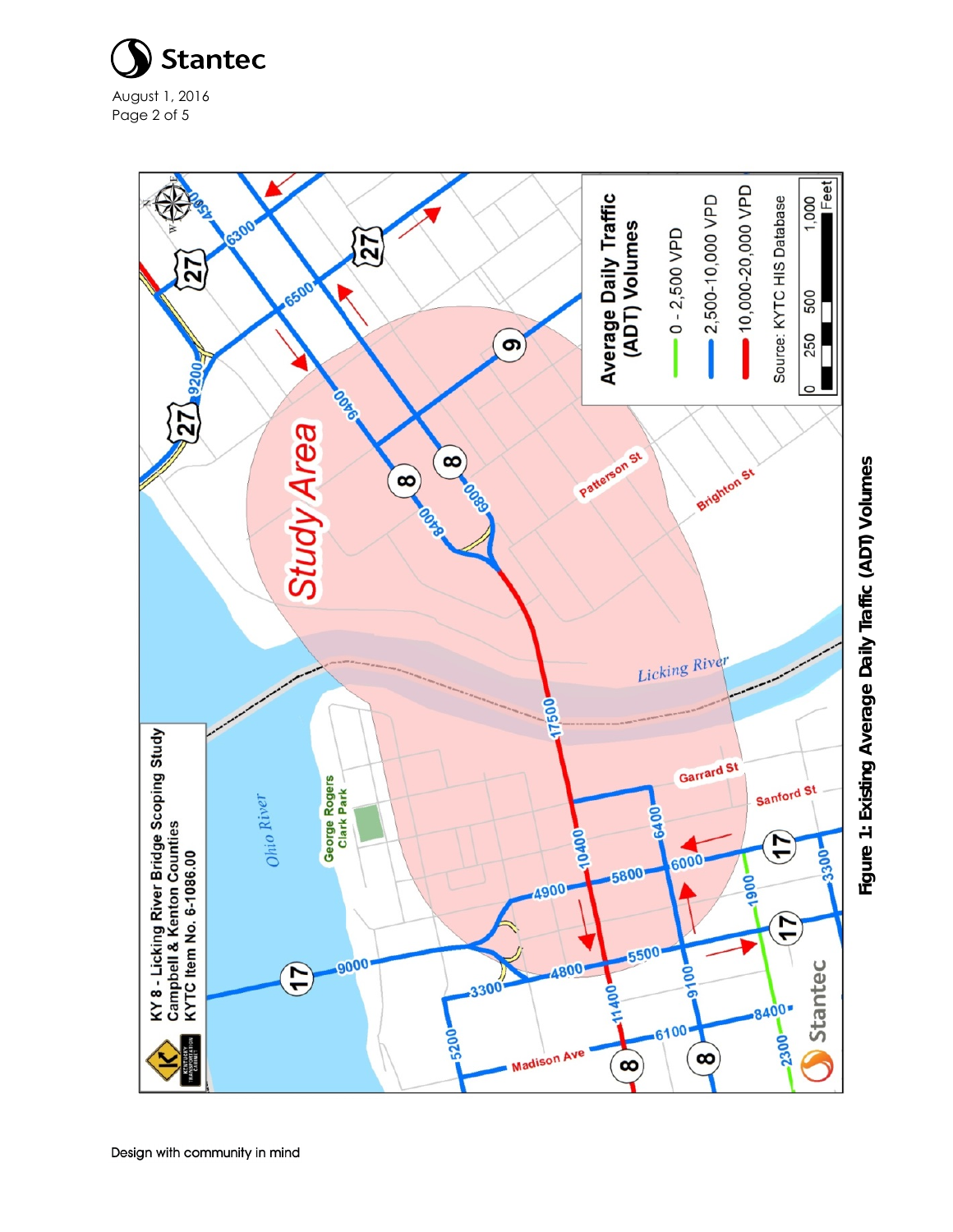

## **TRAFFIC VOLUMES**

Traffic counts were conducted by the KYTC at several locations on KY 8 and surrounding roadways in the study area. Based on the counts, the current ADT volume on the Licking River Bridge is 17,500 vpd, with 10 percent of the ADT being trucks. Historical average annual daily traffic (AADT) volumes were obtained from the KYTC traffic count reporting system (CTS) for the KY 8 Licking River Bridge, which are summarized in **Table 1**.

|      |                 |      | Year AADT Year AADT Year AADT |      |            |
|------|-----------------|------|-------------------------------|------|------------|
| 2015 |                 | 2005 |                               | 1995 |            |
| 2014 |                 | 2004 |                               |      | 1994 17900 |
| 2013 |                 |      | 2003 19600 1993               |      |            |
|      | 2012 17519 2002 |      |                               | 1992 |            |
| 2011 |                 | 2001 |                               |      | 1991 25100 |
|      | 2010 16100 2000 |      |                               | 1990 |            |
|      |                 |      | 2009 17300 1999 24400 1989    |      |            |
| 2008 |                 | 1998 |                               |      | 1988 21600 |
|      | 2007 19300 1997 |      |                               | 1987 |            |
| 2006 |                 |      | 1996 17600 1986               |      |            |

## **Table 1: KYTC CTS Traffic Counts at Station 059D26**

## **ESTIMATING FUTURE TRAFFIC**

The Ohio-Kentucky-Indiana Regional Council of Governments (OKI) maintains a travel demand model that replicates existing travel patterns and forecasts future traffic volumes on roadways throughout the region. This model was utilized to develop a base year traffic simulation model using the TransCADD software package. The model was updated in 2015, and has a base year of 2010. The model uses socioeconomic data, namely households and employment, to estimate current and future travel demand, and the estimated traffic is assigned to the model network based on estimated travel times. The model was used to estimate the likely growth in traffic demand along the study portion of KY 8. Given the recent update, no network or socioeconomic data modifications were required.

Generally speaking, the 2010 base year assignments are lower than the latest counts provided by KYTC. Therefore, rather than comparing the future year assignments to the latest counts, the future year assignments were compared to the 2010 base year assigned volumes.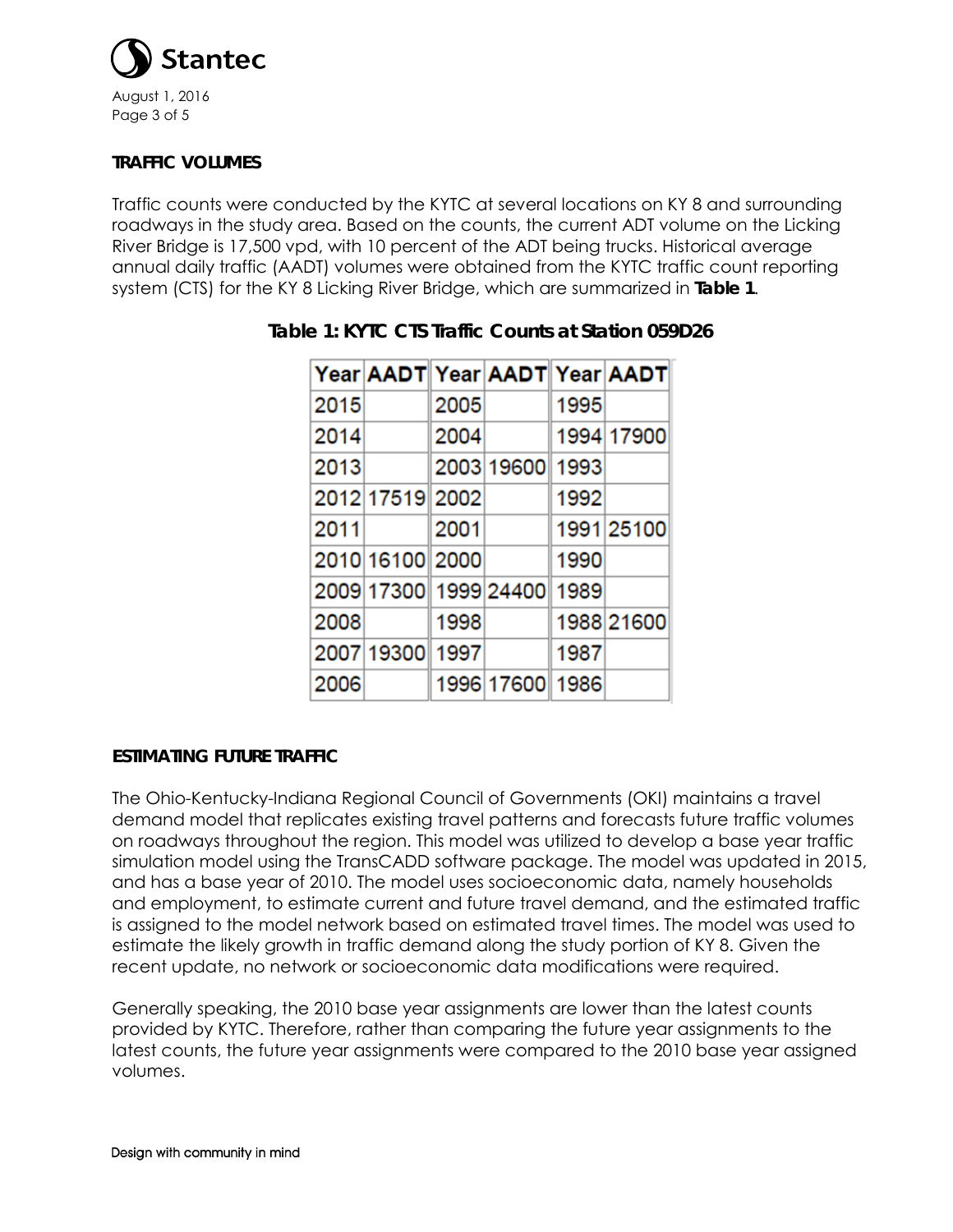

The OKI provided model outputs to assist in developing the traffic forecast volumes for a horizon scenario in the year 2040. A summary of the output (in vehicles per day) is provided in **Figure 2**. Values from the OKI model included in Figure 2 include the 2010 base year assignment, the 2040 future assigned volume assuming a 3-lane bridge replacement with two lanes in the westbound direction and a single lane in the eastbound direction, and the 2040 future assigned volume assuming new 4-lane bridge replacement with two lanes in the westbound direction and two lanes in the eastbound direction. The 2040 volumes include the OKI Existing plus Committed network which includes the replacement of the Brent Spence Bridge carrying I-71 and I-75 over the Ohio River, a project that would affect the traffic demand within the study area.

Based on outputs from the OKI Regional Travel Model, the corridor is not expected to see significant traffic growth through 2040. This is evidenced by the anticipated negative 1.4 percent growth in the westbound trips and a 0.1 percent growth in eastbound trips between 2010 and 2040 for the 3-lane bridge alternative. The 4-lane bridge alternative shows a negative 0.9 percent growth in the westbound trips and a 10.7 percent growth (about 0.4 percent growth per year) in eastbound trips between 2010 and 2040.

#### **Recommendations**

The potential for development in Covington and Newport, while not completely quantifiable in the OKI model, is very much expected. One example is the new Ovation development which is directly adjacent to the eastern side of the bridge. The development is a large, mixed-use site which will provide an estimated 1.1 million square feet of office space in five separate buildings.

A second example is the realignment of KY 9 along the Licking River to meet KY 8 in Newport, Kentucky (KYTC Item No. 6-8101). The realignment is located on the eastern side of the KY 8 Licking River Bridge. Construction is scheduled to begin in 2017. The road expansion will have a dramatic impact on the redevelopment of the area and future land uses along the Licking River.

Considering the potential for development in Covington and Newport, and the desire of any newly constructed bridge to accommodate traffic demand over its entire design life (50 to 100 years), a 4-lane bridge should be considered in future project development phases.